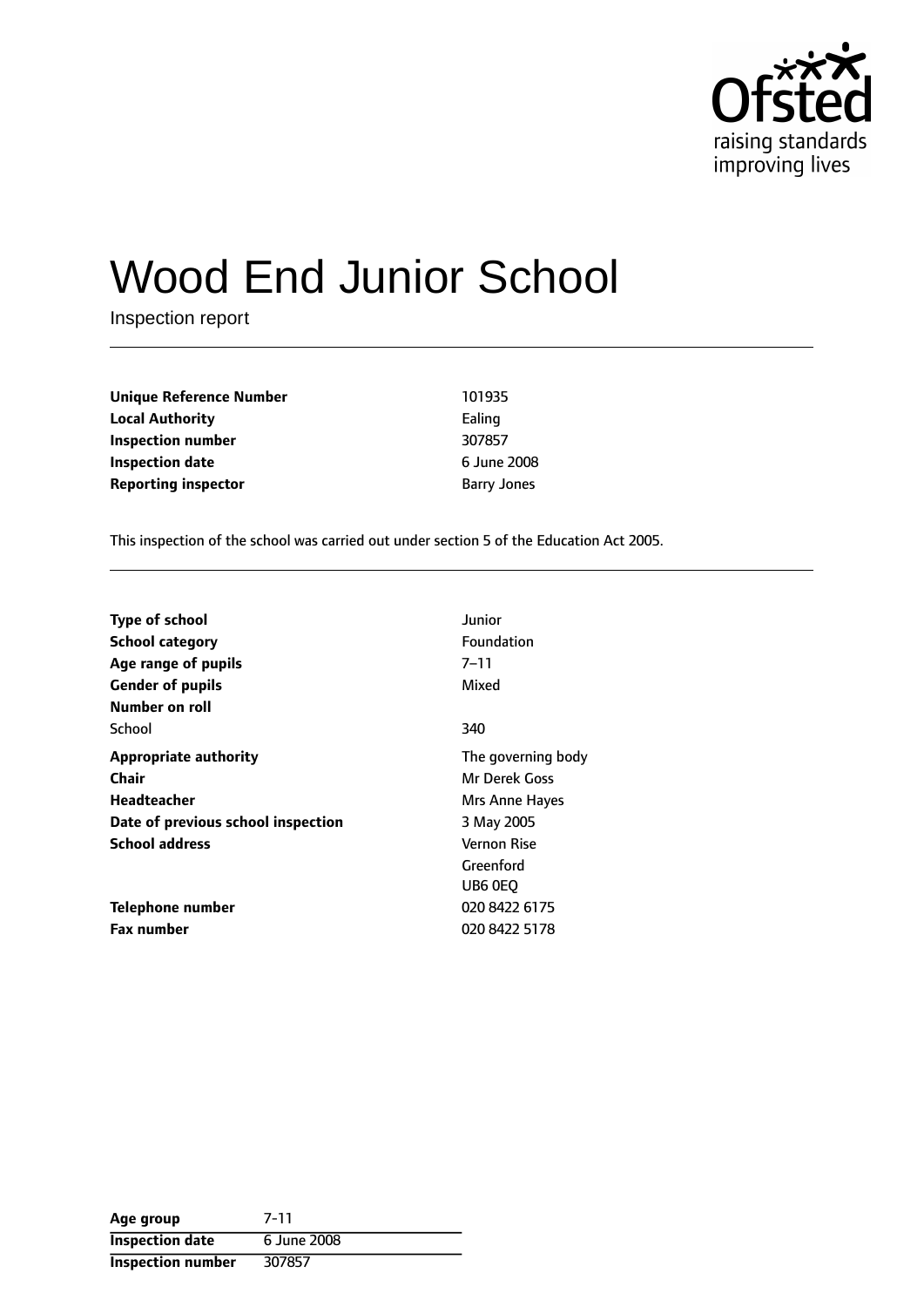.

© Crown copyright 2008

#### Website: www.ofsted.gov.uk

This document may be reproduced in whole or in part for non-commercial educational purposes, provided that the information quoted is reproduced without adaptation and the source and date of publication are stated.

Further copies of this report are obtainable from the school. Under the Education Act 2005, the school must provide a copy of this report free of charge to certain categories of people. A charge not exceeding the full cost of reproduction may be made for any other copies supplied.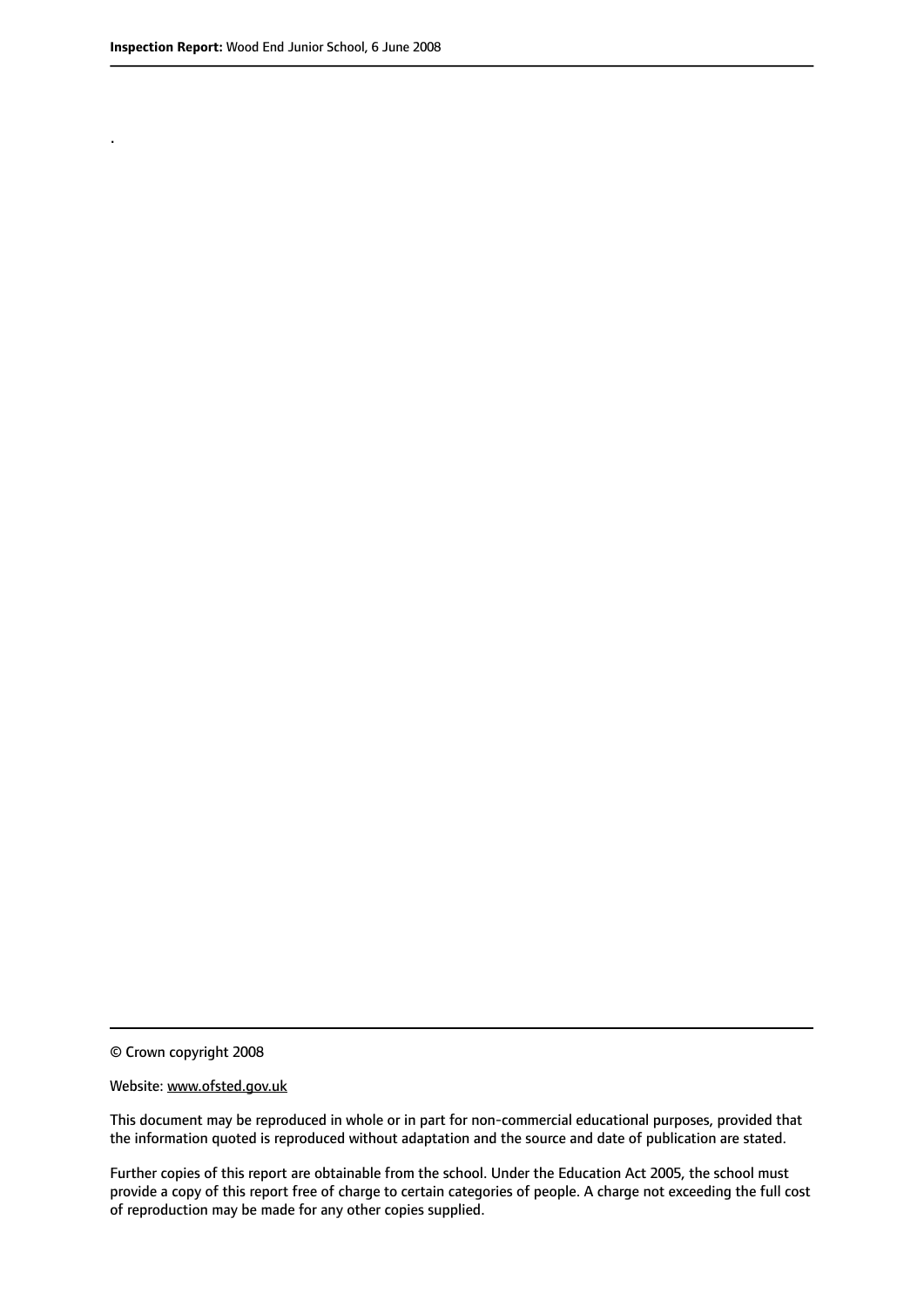# **Introduction**

The inspection was carried out by an Additional Inspector. The inspector evaluated the overall effectiveness of the school and investigated the following issues.

- How effective are the school's strategies to raise achievement in writing and science?
- How well does the school induct late joiners to the school, how well are they cared for and do they make good progress?
- How effective are leaders and managers in promoting good achievement and a high quality education?

Evidence was gathered from performance data, external monitoring, observations of teaching and pupils' work. Parents' questionnaires and discussions with children, the chair of governors and staff also contributed to the judgements. Other aspects of the school's work were not investigated in detail, but the inspector found no evidence to suggest that the school's own assessments, as given in its self-evaluation, were not justified, and these have been included where appropriate in this report.

# **Description of the school**

Wood End is a larger than average junior school. It has higher proportions of pupils from minority ethnic backgrounds and who speak English as an additional language than most schools. There are 29 different home languages represented. About 8% of pupils are at the early stages of learning English. About 10% of pupils are asylum seekers or from refugee families. The proportion of pupils with learning difficulties and disabilities is above average. These mainly have moderate learning or have behavioural, social or emotional difficulties. The school has more pupils who join and leave the school at unusual times than is usually found. The school has Healthy Schools status, Activemark, International School (Foundation level), Basic Skills Quality Mark and the Investors in People award.

# **Key for inspection grades**

| Grade 1 | Outstanding  |
|---------|--------------|
| Grade 2 | Good         |
| Grade 3 | Satisfactory |
| Grade 4 | Inadequate   |
|         |              |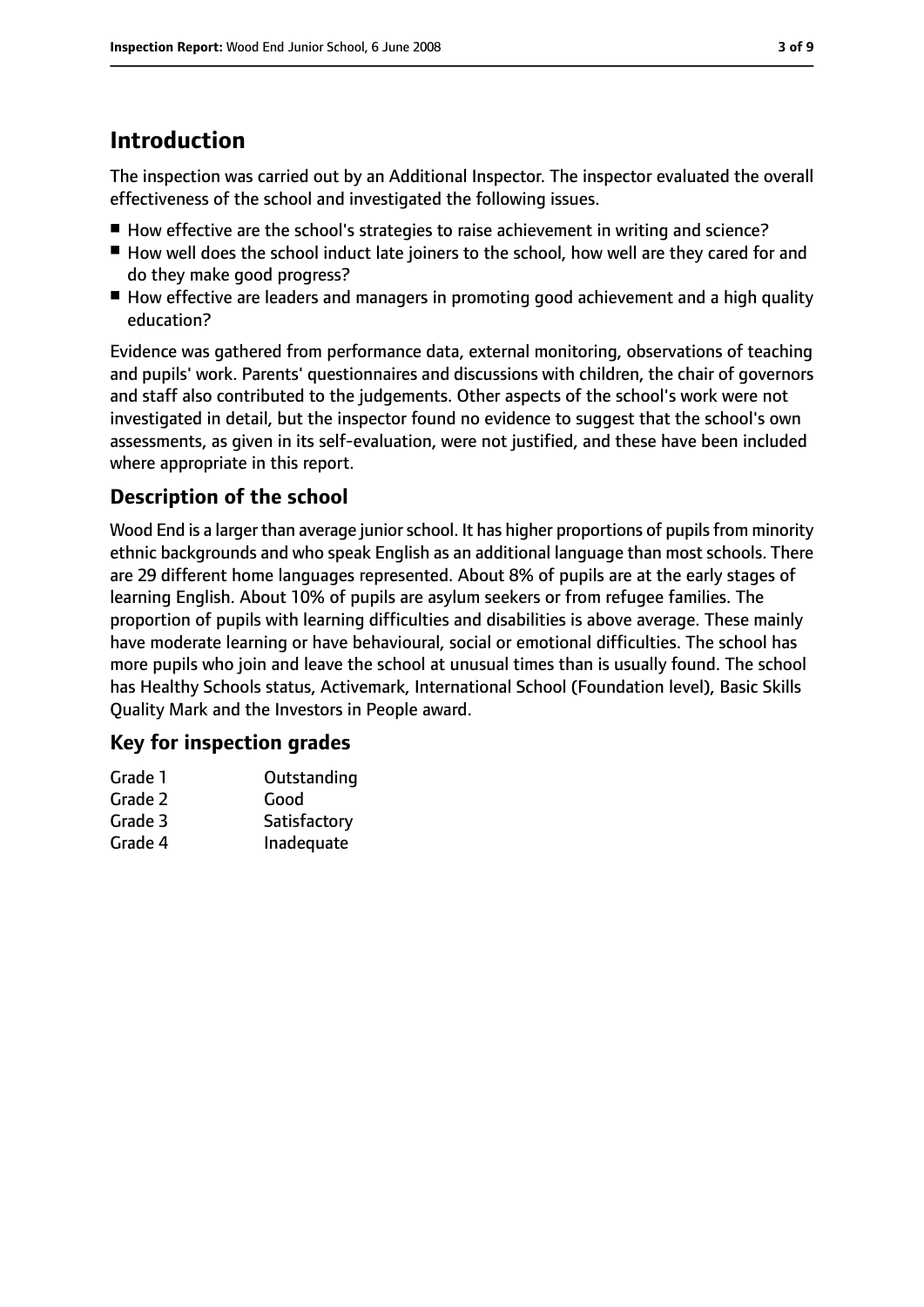# **Overall effectiveness of the school**

#### **Grade: 2**

Wood End is a good school. Pupils are welcomed as part of a very caring community. They do well academically and make excellent progressin their personal development. The overwhelming majority of parents are very happy with the school. As one parent wrote, 'The school has dedicated teachers who teach a wide curriculum. I am very pleased with my daughter's progress'.

Standards on entry to the school are a little below average and this is the picture at the end of Year 6 too. However, the increasingly high proportions of pupils who join the school from abroad with little English, distorts the picture. From their starting points in the school, most pupils make good progress as a result of the good teaching. Teachers use a good range of teaching approaches and manage their classes well. Pupils respond by being very well behaved and this means that there are positive working atmospheres in classrooms. As a group of pupils said to the inspector, 'We learn new things in lessons, but they are fun too.' They make most rapid progress in reading. This aspect has appropriately been afforded a high priority and this is paying dividends. An accelerated reading project in Year 6 has usefully enabled parents to participate in their children's learning. Writing standards lag behind those for reading but this is being tackled vigorously. A range of activities have been introduced and the school's own monitoring shows that these are leading to improvements. Results for Year 6 in the national testsin 2007 dipped, principally because of a drop in science results. There was a careful analysis of the results. As a result, changes have been made to the curriculum, additional time given to the subject and support given by an external consultant. It is too early to judge the impact of this work. The school recognises that in science more opportunities need to be provided to pupils to work practically in order to improve their investigative skills.

Pupils develop an excellent understanding of other beliefs and cultures. They take on responsibilities willingly, for instance, the older ones look after the younger ones. The school council is very active and its members say that they are listened to by the school. For example, they initiated the anti-racism week. Relationships in the school are outstanding and pupils say they feel very safe. There is a very positive ethos and all pupils are valued. Pupils play a full part in maintaining this very strong sense of community. New arrivals are made to feel very welcome. One girl had recently arrived from Poland. She explained that she was sad to leave her friends behind. She said that, 'On my first day at school my parents thought I would go home crying. I made friends easily and I was so happy'. The school has induction packs and other pupils act as 'buddy partners'. Even for those pupils who join with little spoken English, the school is usually able to find someone who speaks their language. These pupils settle well consequently. Because of effective support, they make good progress in speaking and reading but slower progress in writing and mathematics. The school rightly prides itself on the excellent way it cares and supports every individual. Provision for pupils with moderate learning difficulties is very good. Consequently, these pupils progress as well, and often better, than their classmates. The school has its own counsellor and she helps those with emotional difficulties to play their full part in school life.

Academic guidance is good and pupils know their targets. Teachers mark work thoroughly and offer constructive feedback on how pupils might improve further. There are good procedures for tracking pupils' progress. The use of assessment data is more mixed. Where underperformance by an individual pupil is detected, support and challenge is provided which usually helps them to get back on track. Subject leaders supported by senior managers use data well to analyse performance in their subjects and to offer guidance to their colleagues. Opportunities are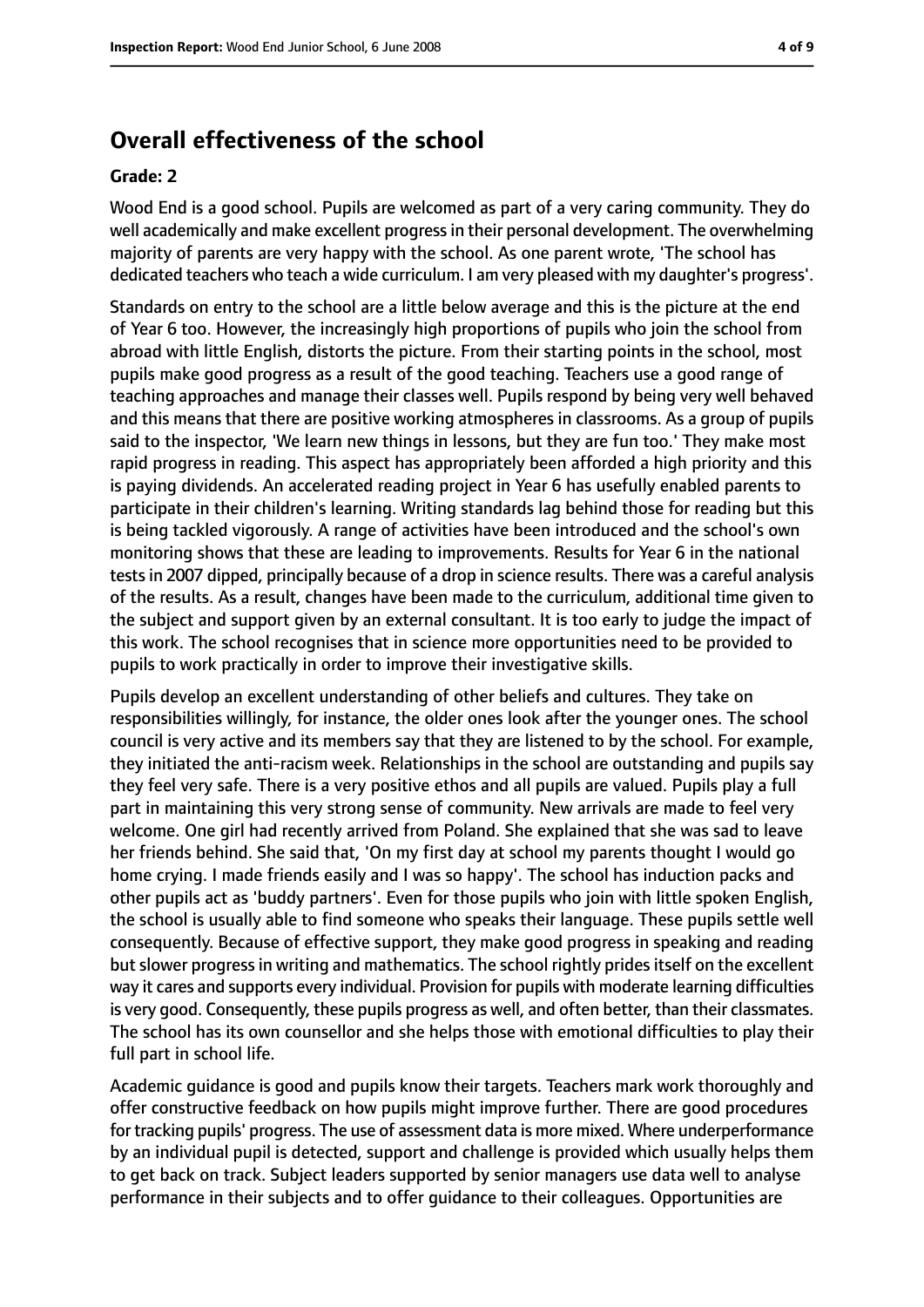missed to analyse the data for trends and patterns for groups of pupils. For instance, the school does not have a clear picture of the progress of the groups of pupils who joined the school after the start of Year 3. Analyses done during the inspection showsthat they are making similar progress to their peers but often from a lower starting point.

There is a rich curriculum and this contributes significantly to pupils enjoying school. There are a wide range of visits and visitors which add to the pupils' interest. These include artists, poets, sculptors and drama groups. These are further enhanced by a range of good sporting and musical activities. Pupils enjoy themed weeks such as science and International week. Their high motivation is shown by the very marked improvement in attendance since the previous inspection. The school has adopted very rigorous procedures, allied to a rewards system, which is highly valued by the pupils. As a result, attendance has improved from being below average to be better than the local authority average and in line with the national figure. The school has excellent links with a range of other agencies and partners. For instance, there are good links with the local secondary school. Pupils are prepared well for the next stage in their education.

The school isled well by the new headteacher. She hasstrengthened the monitoring of teaching and learning. She has also successfully encouraged other teachers to prepare for management roles. The subject coordinators carry out their duties well. Given its track record the school has good capacity to improve.

### **What the school should do to improve further**

- Raise standards in science by providing more opportunities for pupils to work practically and to undertake investigative work.
- Analyse the trends and patterns for different groups using the data it collects on pupils' attainment.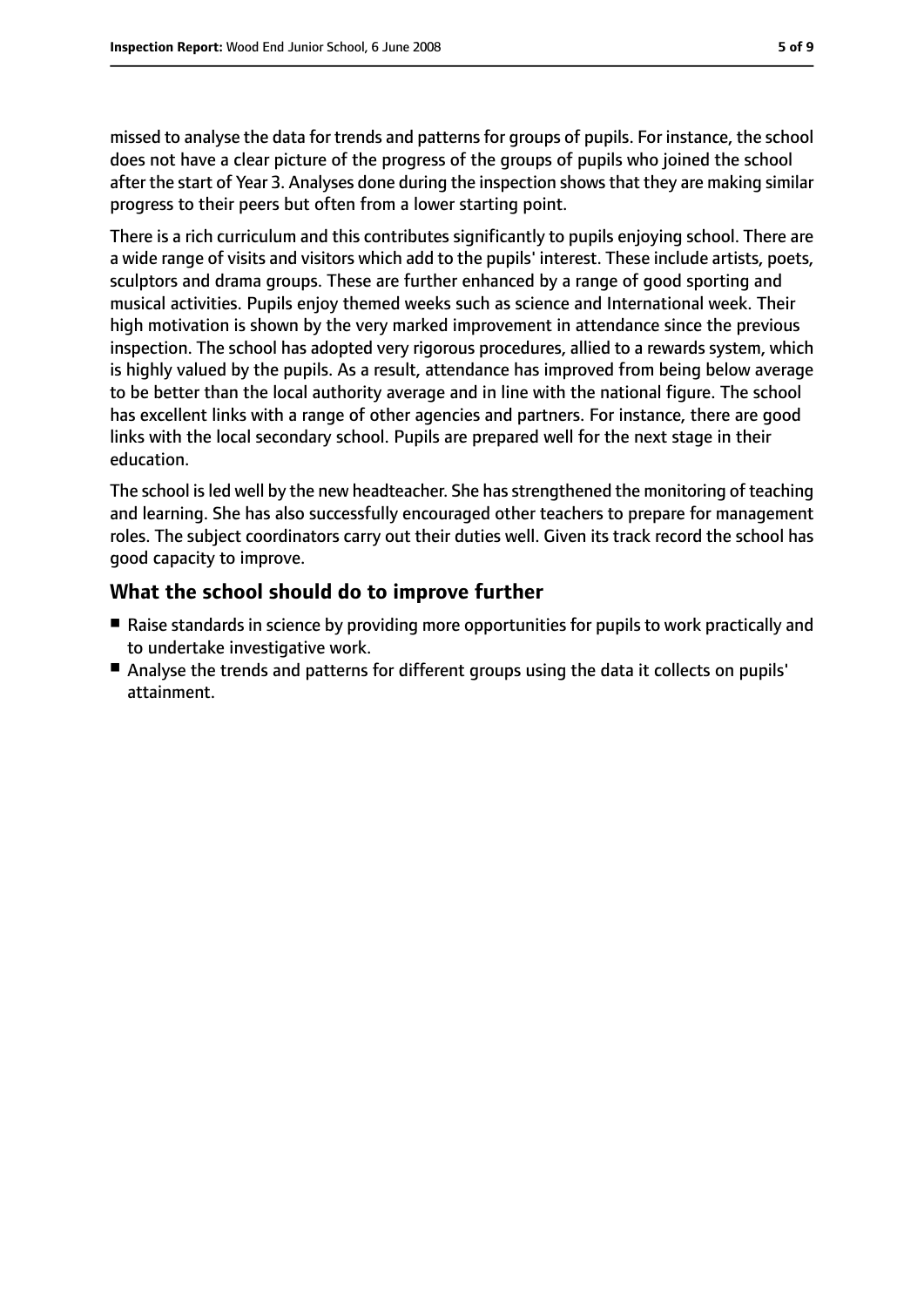**Any complaints about the inspection or the report should be made following the procedures set out in the guidance 'Complaints about school inspection', which is available from Ofsted's website: www.ofsted.gov.uk.**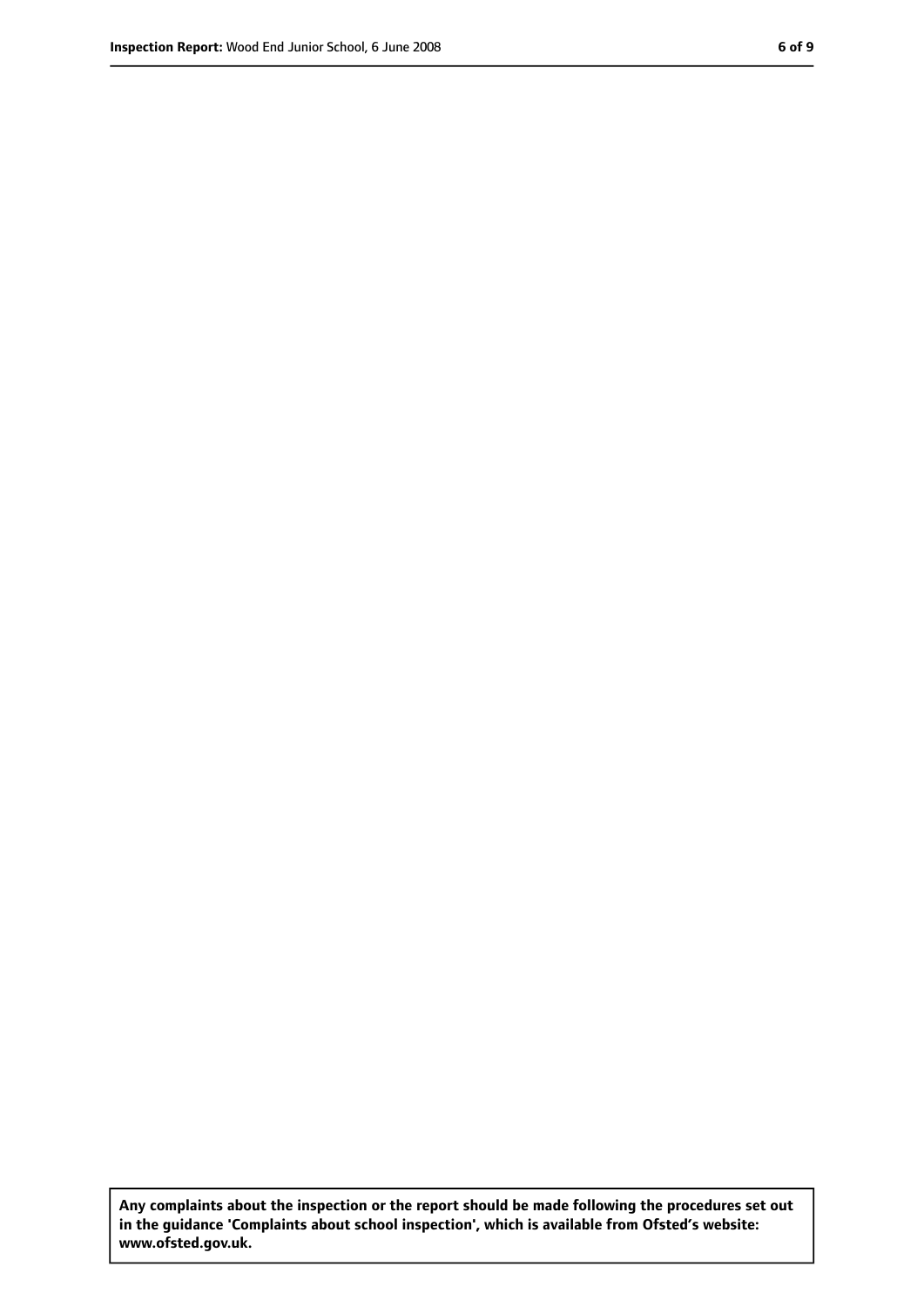#### **Annex A**

# **Inspection judgements**

| $^{\circ}$ Key to judgements: grade 1 is outstanding, grade 2 good, grade 3 satisfactory, and | <b>School</b>  |
|-----------------------------------------------------------------------------------------------|----------------|
| arade 4 inadeguate                                                                            | <b>Overall</b> |

# **Overall effectiveness**

| How effective, efficient and inclusive is the provision of education, integrated<br>care and any extended services in meeting the needs of learners? |     |
|------------------------------------------------------------------------------------------------------------------------------------------------------|-----|
| Effective steps have been taken to promote improvement since the last<br>inspection                                                                  | Yes |
| How well does the school work in partnership with others to promote learners'<br>well-being?                                                         |     |
| The capacity to make any necessary improvements                                                                                                      |     |

# **Achievement and standards**

| How well do learners achieve?                                                                               |  |
|-------------------------------------------------------------------------------------------------------------|--|
| The standards <sup>1</sup> reached by learners                                                              |  |
| How well learners make progress, taking account of any significant variations between<br>groups of learners |  |
| How well learners with learning difficulties and disabilities make progress                                 |  |

# **Personal development and well-being**

| How good is the overall personal development and well-being of the<br>learners?                                  |  |
|------------------------------------------------------------------------------------------------------------------|--|
| The extent of learners' spiritual, moral, social and cultural development                                        |  |
| The extent to which learners adopt healthy lifestyles                                                            |  |
| The extent to which learners adopt safe practices                                                                |  |
| How well learners enjoy their education                                                                          |  |
| The attendance of learners                                                                                       |  |
| The behaviour of learners                                                                                        |  |
| The extent to which learners make a positive contribution to the community                                       |  |
| How well learners develop workplace and other skills that will contribute to<br>their future economic well-being |  |

### **The quality of provision**

| How effective are teaching and learning in meeting the full range of the<br>learners' needs?                     |  |
|------------------------------------------------------------------------------------------------------------------|--|
| How well do the curriculum and other activities meet the range of needs<br>$^{\rm t}$ and interests of learners? |  |
| How well are learners cared for, guided and supported?                                                           |  |

 $^1$  Grade 1 - Exceptionally and consistently high; Grade 2 - Generally above average with none significantly below average; Grade 3 - Broadly average to below average; Grade 4 - Exceptionally low.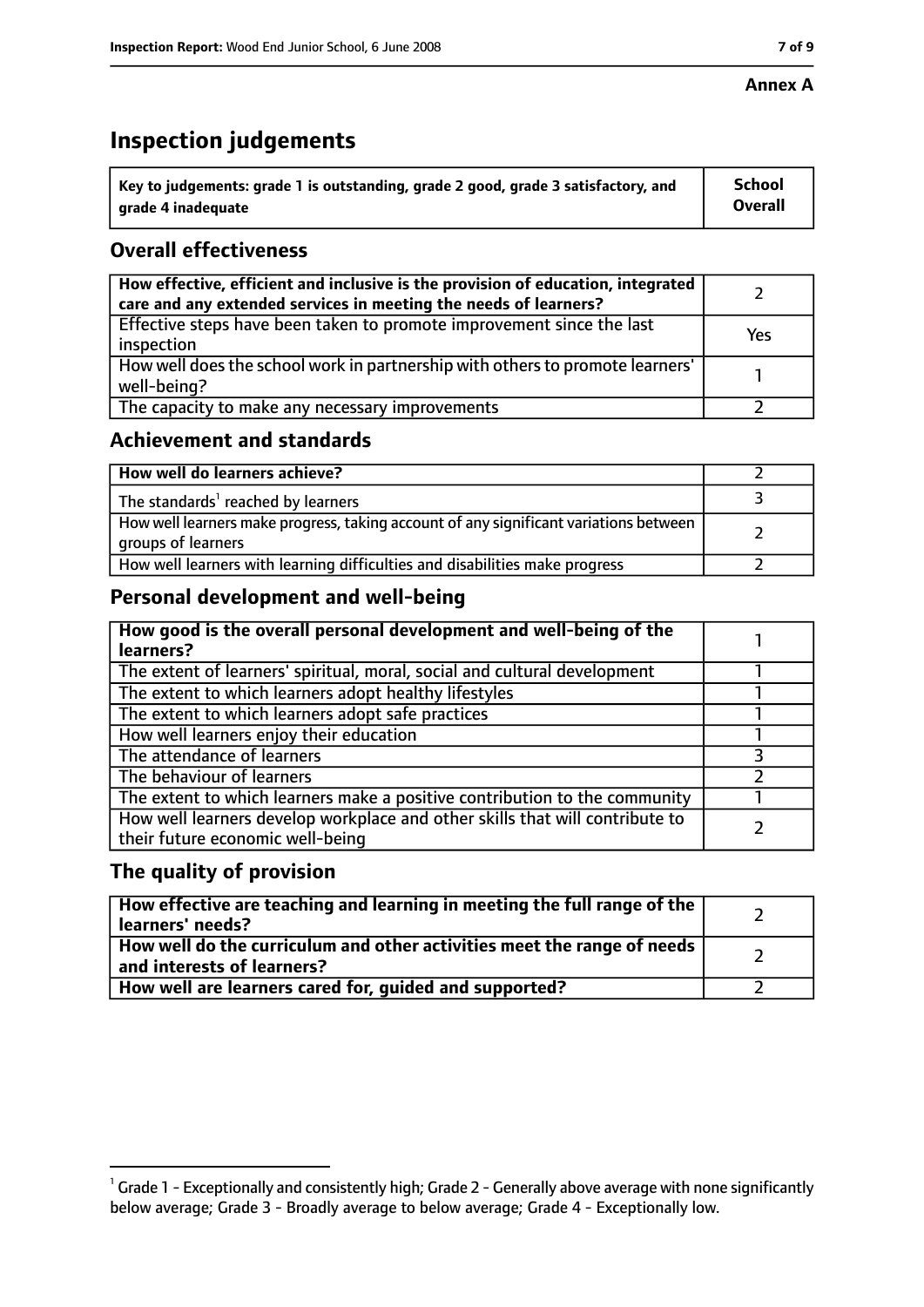# **Leadership and management**

| How effective are leadership and management in raising achievement<br>and supporting all learners?                                              |     |
|-------------------------------------------------------------------------------------------------------------------------------------------------|-----|
| How effectively leaders and managers at all levels set clear direction leading<br>to improvement and promote high quality of care and education |     |
| How effectively leaders and managers use challenging targets to raise standards                                                                 |     |
| The effectiveness of the school's self-evaluation                                                                                               |     |
| How well equality of opportunity is promoted and discrimination tackled so<br>that all learners achieve as well as they can                     |     |
| How effectively and efficiently resources, including staff, are deployed to<br>achieve value for money                                          |     |
| The extent to which governors and other supervisory boards discharge their<br>responsibilities                                                  |     |
| Do procedures for safequarding learners meet current government<br>requirements?                                                                | Yes |
| Does this school require special measures?                                                                                                      | No  |
| Does this school require a notice to improve?                                                                                                   | No  |